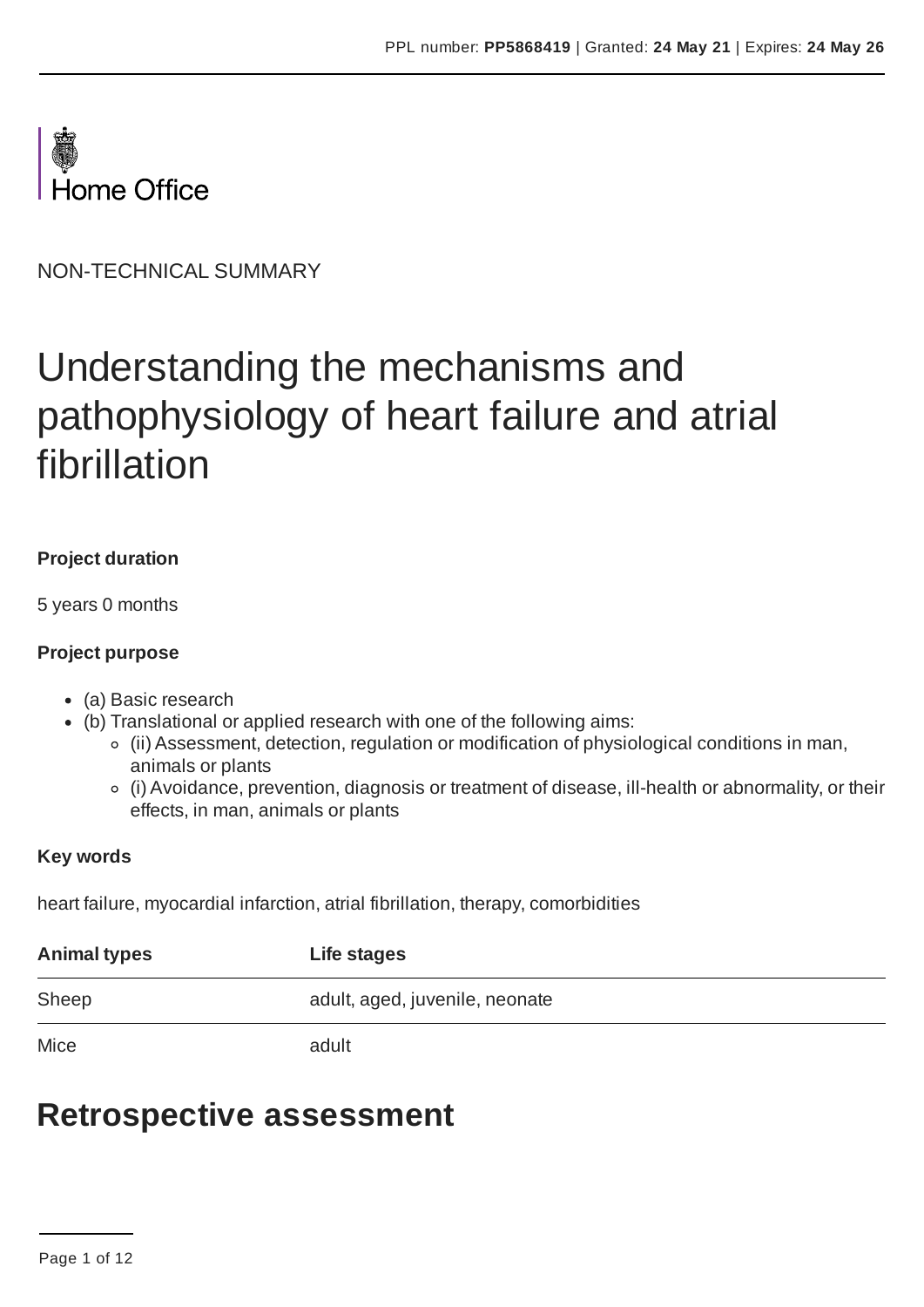The Secretary of State has determined that a retrospective assessment of this licence is not required.

# **Objectives and benefits**

### **Description of the projects objectives, for example the scientific unknowns or clinical or scientific needs it's addressing.**

#### **What's the aim of this project?**

Diseases of the heart including heart failure, myocardial infarction and atrial fibrillation are major causes of premature death and ill health. Many people with these diseases are elderly and also have a variety of other conditions including high blood pressure and obesity which are thought to contribute to disease onset and progression. However, the underlying mechanisms causing these associations are poorly defined. This project will firstly investigate how these various factors act to cause these cardiovascular diseases and, secondly, investigate how novel treatments might work in these diseases.

**Potential benefits likely to derive from the project, for example how science might be advanced or how humans, animals or the environment might benefit - these could be short-term benefits within the duration of the project or long-term benefits that accrue after the project has finished.**

#### **Why is it important to undertake this work?**

- Diseases of the heart lead to ill health and premature mortality.
- There are no fully effective treatments for these diseases with five-year survival for key heart disease in Western society being worse than that of the commonest cancers e.g breast and prostate cancer.
- A key factor for the lack of progress in finding effective treatments and preventative measures for some of these cardiac diseases remains a lack of understanding of the underlying mechanisms responsible for their development.
- We know that ageing, high blood pressure and being overweight are associated with the development of many cardiovascular diseases but the mechanisms by which these cofactors act to increase disease prevalence are poorly understood.

To address these issues we will investigate key mechanisms that cause the development of heart disease and why heart disease leads to an increased risk of death. We will study the impact of heart disease on the function of the heart at both the whole animal and isolated cardiac muscle cell levels.

From these studies we will gain a better understanding of the mechanisms that lead to various cardiac diseases (the pathophysiology of disease) and from these findings we expect to reveal novel therapeutic targets.

#### **What outputs do you think you will see at the end of this project?**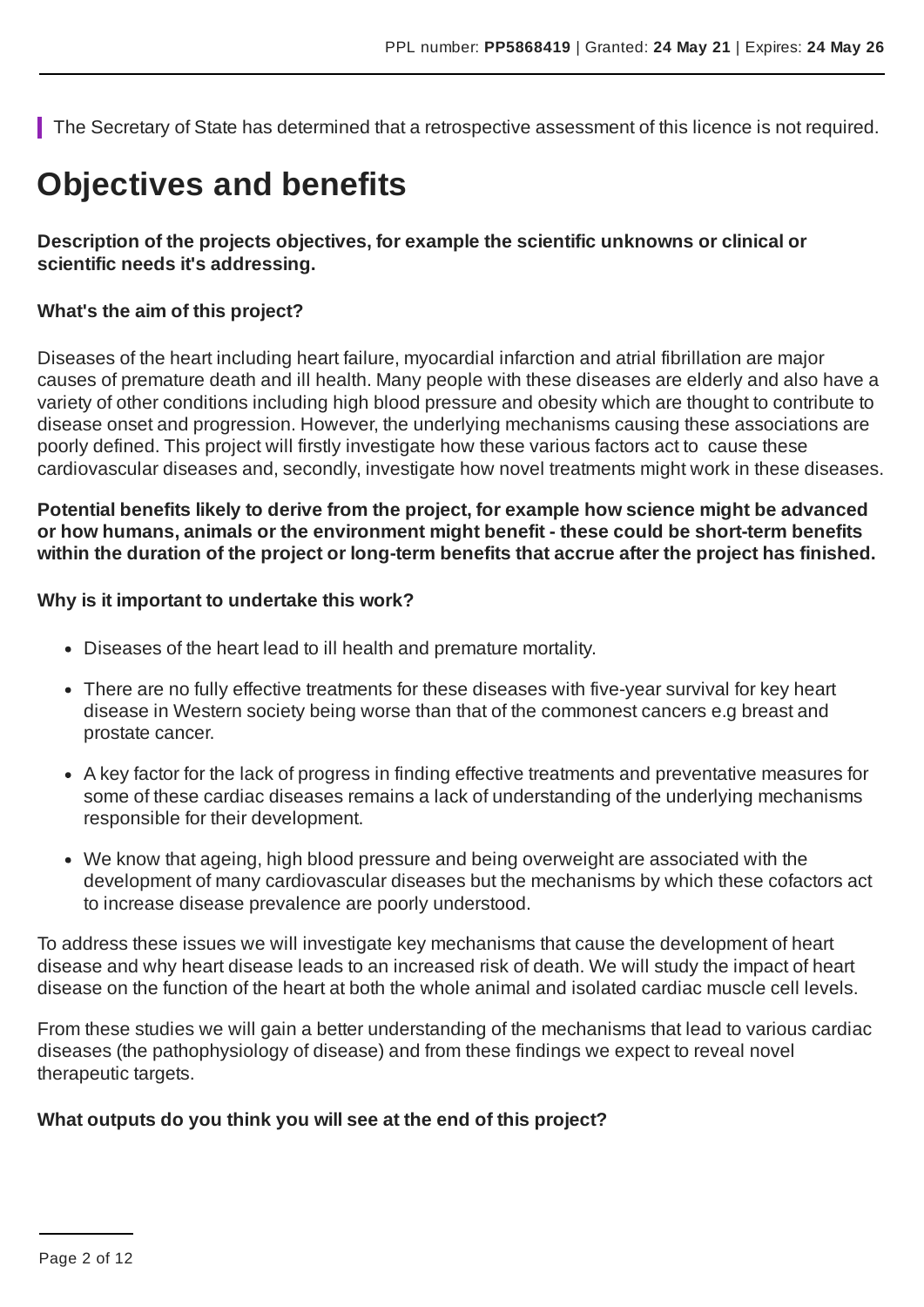The major output anticipated from the programme of work is an increase in our understanding of the pathophysiology (disease mechanisms) of key cardiac diseases and the role of significant cofactors (ageing, obesity and high blood pressure) in the development of heart disease.

We will also build on our recent findings, by furthering mechanistic understanding, where we reported that a class of drugs normally used to treat erectile dysfunction were highly effective at treating heart failure and reversing some of the changes that occur in the diseased heart.

From the increased understanding of the pathophysiology of heart disease and the role of key cofactors in the development and progression of these diseases, we anticipate that we may be able to develop more effective therapies for heart disease.

We will generate 'large' datasets from experiments where changes in protein abundance and gene expression are investigated

From these studies we anticipate identification of new and more effective therapies for heart disease.

### **Who or what will benefit from these outputs, and how?**

The major beneficiaries of these outputs in the immediate term (lifetime of project) will be within academia and the pharmaceutical industry.

The increased mechanistic understanding we generate will drive further investigational studies by the wider scientific community and pharmaceutical industry. We anticipate that these 'secondary' studies will commence once our initial findings become publicly available via publications and conference presentations (3 - 7 years).

We would reasonably expect that a successful outcome of our pharmacological interventions could, within a 5 - 10 year period lead to in-human trials. Should these preliminary in-human studies show benefit, the next expectation would be for large scale clinical trials and ultimate adoption of the therapies into standard clinical practice (beyond 10 years).

### **How will you look to maximise the outputs of this work?**

We will maximise accessibility of outputs via open access publishing and depositing large datasets in public databases. This will allow other individuals and groups to use the available information and datasets with minimal delay and thus to greatest effect.

Any software for analytical work that is developed for this programme of work will be made available either through the journal associated with the data or open access sites such as GitHub upon publication

We will also communicate work (subject to intellectual property considerations) as widely as possible via scientific meetings and interactions with commercial partners via workshops and in response to calls for potential collaborations.

We also host a series of public (schools and adults) and patient engagement events within the host institution and contribute to these routinely to maximise the public understanding of our work. We will

Page 3 of 12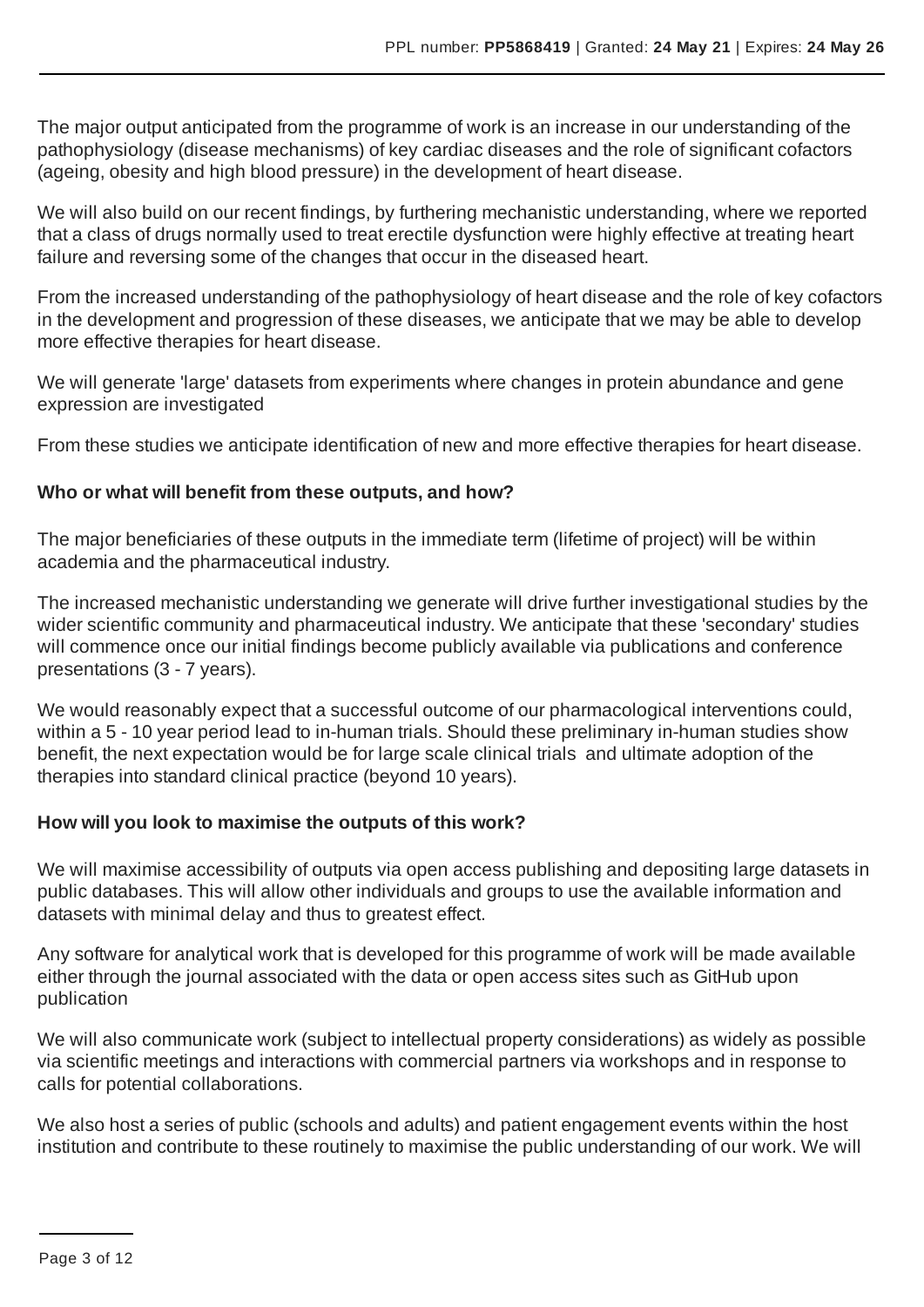look to maximise the reach of this work by establishing an online web resource for patients and members of the public as well as for sharing our scientific discoveries with the wider academic and industrial communities.

We are committed to sharing best practice via open access publications. In the event that studies are unsuccessful our intention is that this information is also made available through appropriate channels including appropriate publications and open access repositories.

#### **Species and numbers of animals expected to be used**

- Sheep: 1430
- Mice: 1000

# **Predicted harms**

**Typical procedures done to animals, for example injections or surgical procedures, including duration of the experiment and number of procedures.**

### **Explain why you are using these types of animals and your choice of life stages.**

The principal animal model used is the sheep with mice used in some experiments. The sheep is a highly translationally relevant animal model for understanding disease processes in the cardiovascular system. The sheep heart is more similar to the human heart than is the case for species such as the rat, mouse or zebrafish. These similarities include structure, size, heart rate, response to various stimuli and stresses and the way in which the parts of the heart are supplied with blood. An important consideration for our studies is that we are able to employ standard clinical practices and devices to best reproduce what would be undertaken in patients. Due to availability arising from standard farm animal practices and potential welfare issues centred around single versus group housing, studies using sheep will only be performed using female animals.

Our experiments will mainly be conducted using fully grown adult animals. In a few experiments we will use aged animals and a small number of younger animals. The use of fully grown adult animals means that we are reducing confounding factors such as growth which is a neglected consideration in many other studies. In experiments where we will use aged animals, this is because in some experiments we are studying the role of cofactors in disease and age is a one such key factor. Similarly, in some experiments we will use young animals, this is because in the young animal heart there are still processes occurring such as changes in cellular structure which we may wish to validate and target as a therapeutic approach in the disease model and therefore the young animal model may help inform these choices.

Where mice are used, both genders will be studied. The reason for using the mouse in some experiments is that we will be able to take advantage of genetic modifications. This will allow us to understand the role of specific genes and their protein products where they have either been knocked out or over expressed. In all cases, we will use adult mice.

Page 4 of 12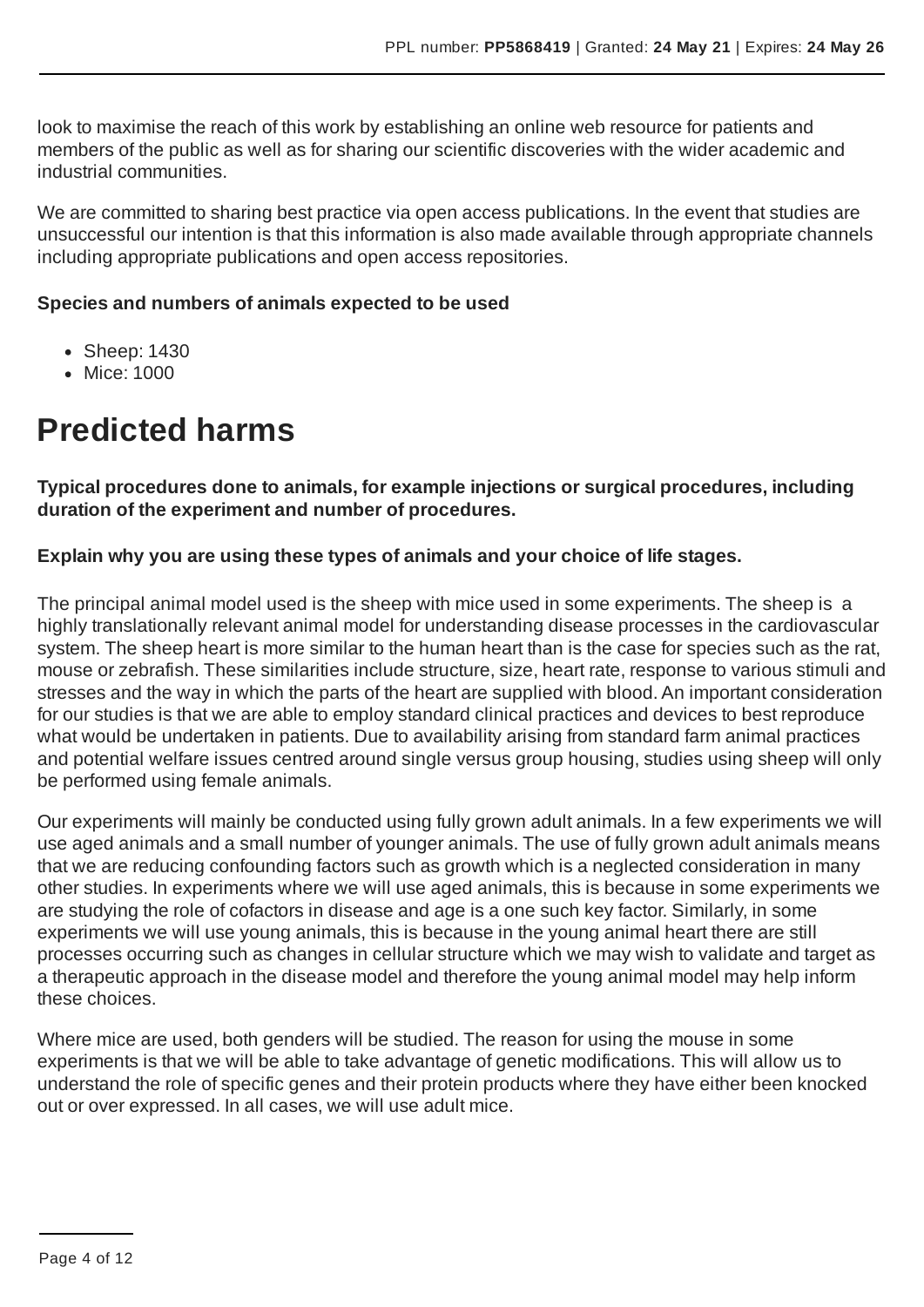### **Typically, what will be done to an animal used in your project?**

The typical experiment where animals have a surgical intervention will involve a number of noninvasive assessments of heart function in conscious gently restrained animals where we will measure their electrocardiogram (ECG), blood pressure and heart function by echocardiography (ultrasound measurements of heart function). We may also take blood samples during these procedures either by direct insertion of a needle into a vein or from a catheter that has been placed in the vein.

The majority of animals will then undergo a surgical procedure where we implant a cardiac pacemaker and pacing leads into the chambers of the heart in the same way that is used for patients who have a pacemaker inserted. In some of these animals this will be combined with either using an angioplasty balloon placed in one of the arteries in the heart to induce a myocardial infarction (heart attack). These procedures may also be combined with measurements of the electrical activity of the heart either using the implanted cardiac pacemaker or by leads that are temporarily inserted into the chambers of the heart using the same vessels into which the cardiac pacing leads are inserted or additional devices. Typically only one device approximately the size of a small box of matches will be implanted however, in a small number of animals a maximum of four devices (normally less than half the size of a box of matches) may be implanted to remotely monitor cardiac function (e.g. heart rate or blood pressure), activity or, to stimulate the vagus nerve in the neck. We will also take several blood samples during the anaesthesia period.

In a small number of animals where a vagal nerve stimulator is used, when this is activated we expect it will lead to a periodic cough and change in vocalisation when the nerve is actively being stimulated (a few seconds every few minutes). These changes will resolve spontaneously over the course of a few days and have no long-lasting effect.

In studies of heart failure we will, following recovery from surgery and a period of monitoring the animal to ensure full recovery from the surgical procedure, activate the cardiac pacemakers to cause the heart to beat faster and induce heart failure. Some of these animals will receive treatments (typically a tablet given orally every day) and some will also have a small blood sample taken weekly.

We will monitor the animals for signs of heart failure and once this becomes evident they will be terminally anaesthetised and a final set of measurements of the electrical activity of the heart made before the animal is killed and tissues harvested for a series of *in vitro* experiments.

The maximum duration over which any animal will be monitored following its first surgical intervention will be six months.

However, not all animals (approximately two-thirds) will undergo a surgical procedure. Here, animals will only be give a single injection of heparin to prevent blood clotting a few minutes before they are killed for tissue harvest for *in vitro* experiments.

### **What are the expected impacts and/or adverse effects for the animals during your project?**

We expect animals to make a full recovery from surgical interventions with recovery from anaesthesia and do not anticipate anything more than transient and mild discomfort from procedures performed on conscious animals.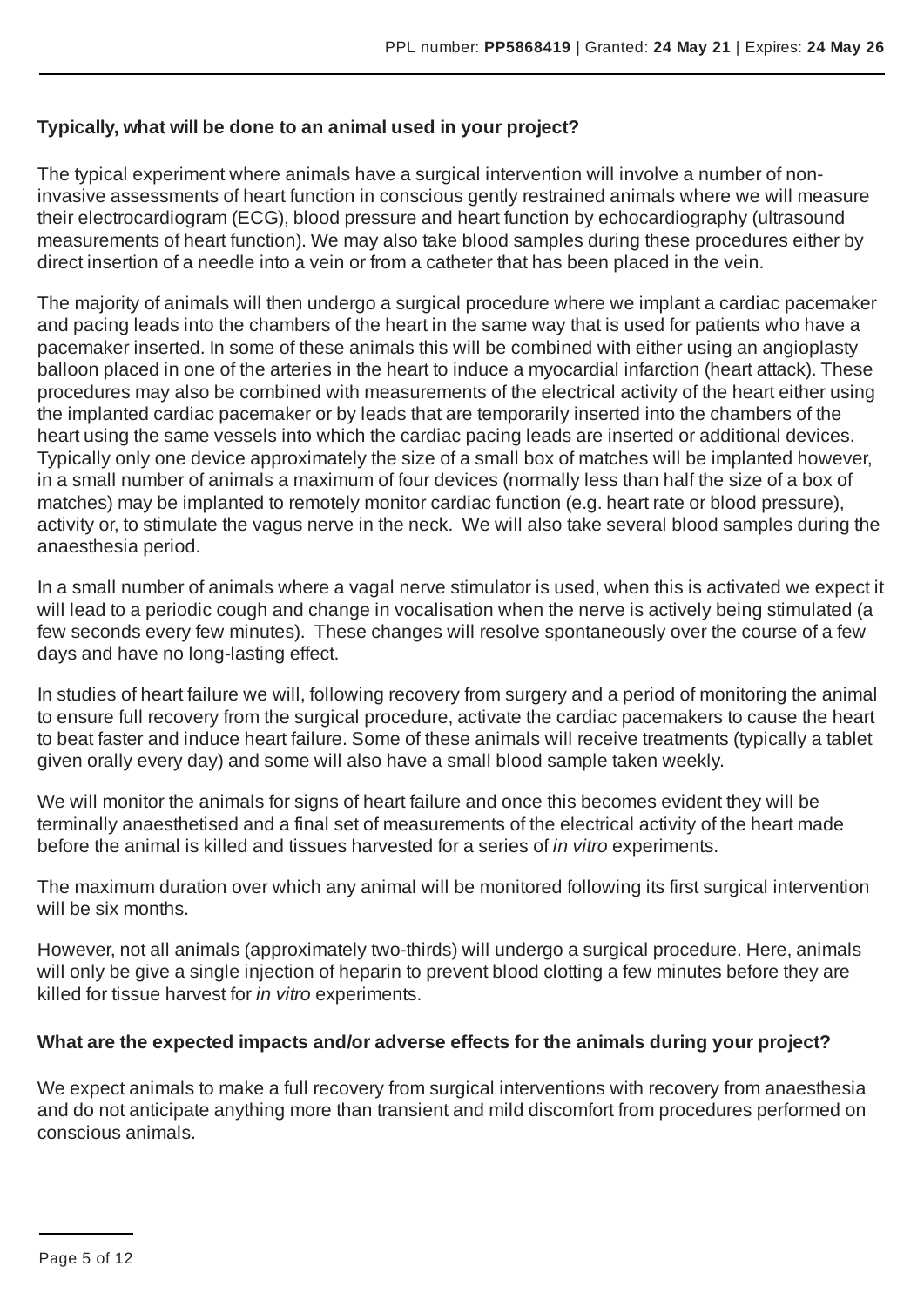In those experiments where we are studying the mechanisms that are altered in heart failure we do expect animals to develop signs of heart failure which can include increased breathing effort, coughing or tiredness. We monitor animals carefully for the development of these signs and they are humanely killed (as the end of the experiment) once these signs become evident and impact on normal behaviour.

In some experiments we may expect animals to develop abnormal heart rhythms in the main chambers (ventricles) of the heart; the large majority of these will be experienced in anaesthetised animals. However, there is a small possibility that these abnormal heart rhythms may develop spontaneously in conscious animals. If these are significant, we might expect the animal to rapidly lose consciousness and as such do not expect them to cause pain.

Beyond this expected impacts, there is the potential that a small number of animals could develop any of a range of adverse effects as a result of the procedures that have been performed. These could (they are not routinely expected) include; loss of blood during surgery or from a dislodged cannula, sudden death due to abnormal cardiac rhythm disturbances or adverse reactions to administration of investigational compounds.Animals are carefully monitored by experienced care staff and investigators such that should any of these unexpected adverse effects be experienced by the animal then it is for the shortest duration possible.

## **Expected severity categories and the proportion of animals in each category, per species.**

### **What are the expected severities and the proportion of animals in each category (per animal type)?**

Where animals undergo a surgical intervention with recovery from anaesthesia we expect all of those animals to be within the moderate severity category. Conversely, for many animals the only intervention they will experience will be a single injection of heparin to prevent blood clotting a few minutes before they are humanely killed for subsequent *in vitro* experiments on the harvested tissues. In these animals there will be no more than minor transient discomfort and the overall severity limit will be mild.

Overall we anticipate approximately 70% of animals will therefore undergo mild severity experiments and the remaining 30% moderate severity experiments.

### **What will happen to animals at the end of this project?**

• Killed

# **Replacement**

**State what non-animal alternatives are available in this field, which alternatives you have considered and why they cannot be used for this purpose.**

**Why do you need to use animals to achieve the aim of your project?**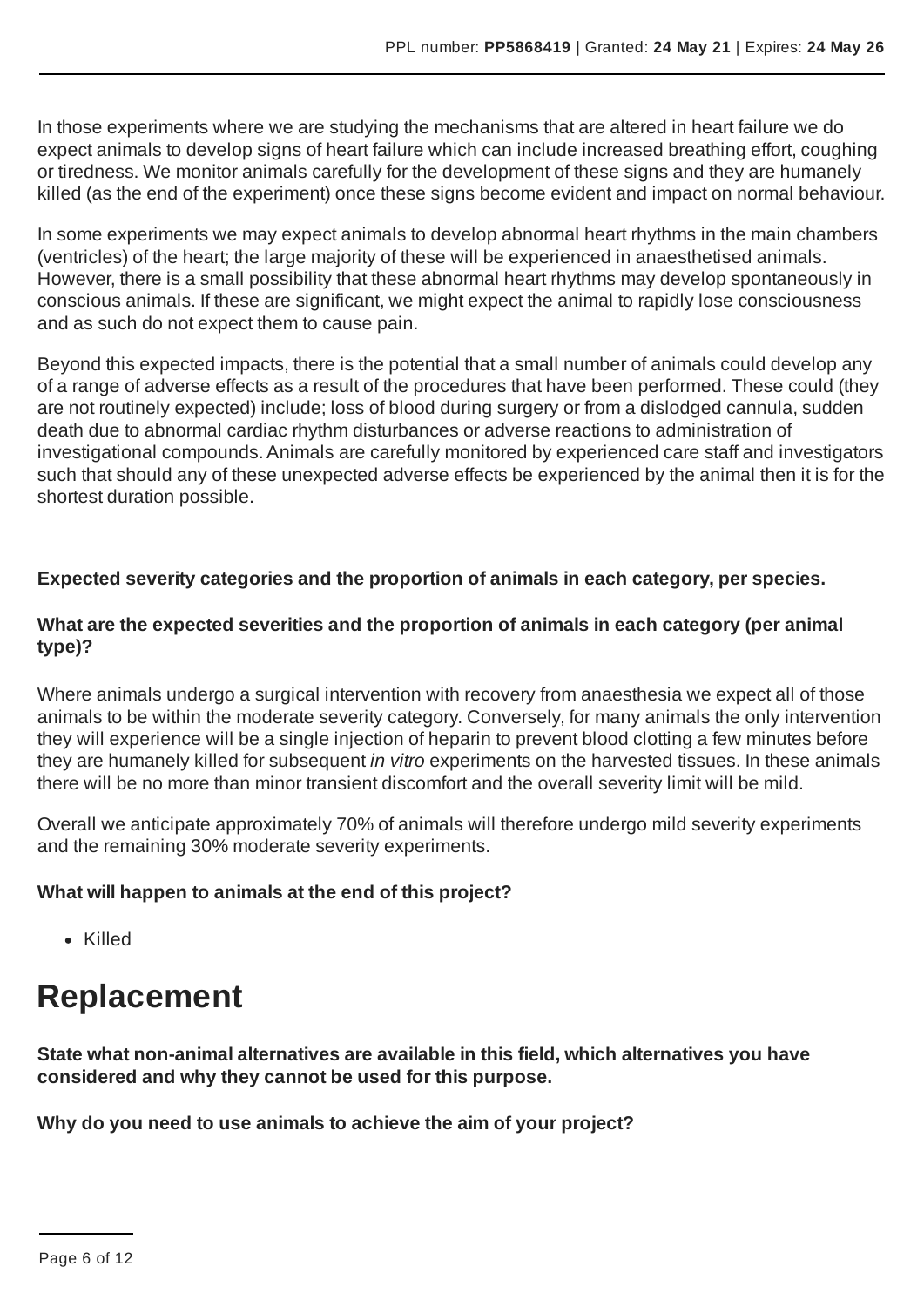We need to use whole living organisms because, whilst heart failure and atrial fibrillation are conditions that originate in the heart they are also influenced by the way that other parts of the body such as the kidneys, lungs and brain behave. Critically, the response of these other parts of the body can then also modify the way the heart behaves and therefore the overall progression of the disease. This cross-talk between the heart and the other parts of the body is complicated and not easy to predict as well as also changing quite rapidly. It is not yet possible to predict the outcomes of these interactions using either computer models or cells grown in a dish.

Additionally, some forms of heart failure are also more likely to occur if you have other underlying conditions such as being elderly, having high blood pressure or being overweight. Again these complex interactions and dependencies cannot yet be faithfully reproduced using non-animal alternatives such as computer models or cells maintained in culture dish conditions.

Our first major aim is to understand the mechanisms which cause the heart to stop functioning properly in diseases such as heart failure, atrial fibrillation or after a heart attack. Our second major aim is to also understand how factors such as age, high blood pressure or being over-weight lead to the onset of heart failure. In each of these aims, we hypothesise that changes in the way that the cells of the heart regulate their calcium levels is a major factor behind disease progression. Based on the findings of these initial studies and from some of our previous work we will also investigate the effectiveness of some new treatments for heart disease in these studies. Again, understanding how these new treatments work requires us to study them using approaches that are both reliable and reproducible where all the complex relationships between the heart and other tissues in the body are functioning.

Given these considerations, we need to undertake our experiments in appropriate animal models that allow us to address our key aims, advance our understanding of heart disease and to identify and test new treatments.

### **Which non-animal alternatives did you consider for use in this project?**

There are several possible non-animal alternatives that we have considered. These include:

- human tissues obtained from either deceased people or those undergoing heart transplants
- cells grown in the laboratory
- computer models

Although there are significant limitations with each of these that prevent us from using them to fully replace the use of animal models, it should be noted that we will use some of these approaches to address some very specific questions where it is not necessary to use an animal and thus we strive to replace the use of animals with these methods as much as is practicably possible.

### **Why were they not suitable?**

In each case there are major limitations to using these non-animal alternatives and these are considered below:

### *Human tissues*

Page 7 of 12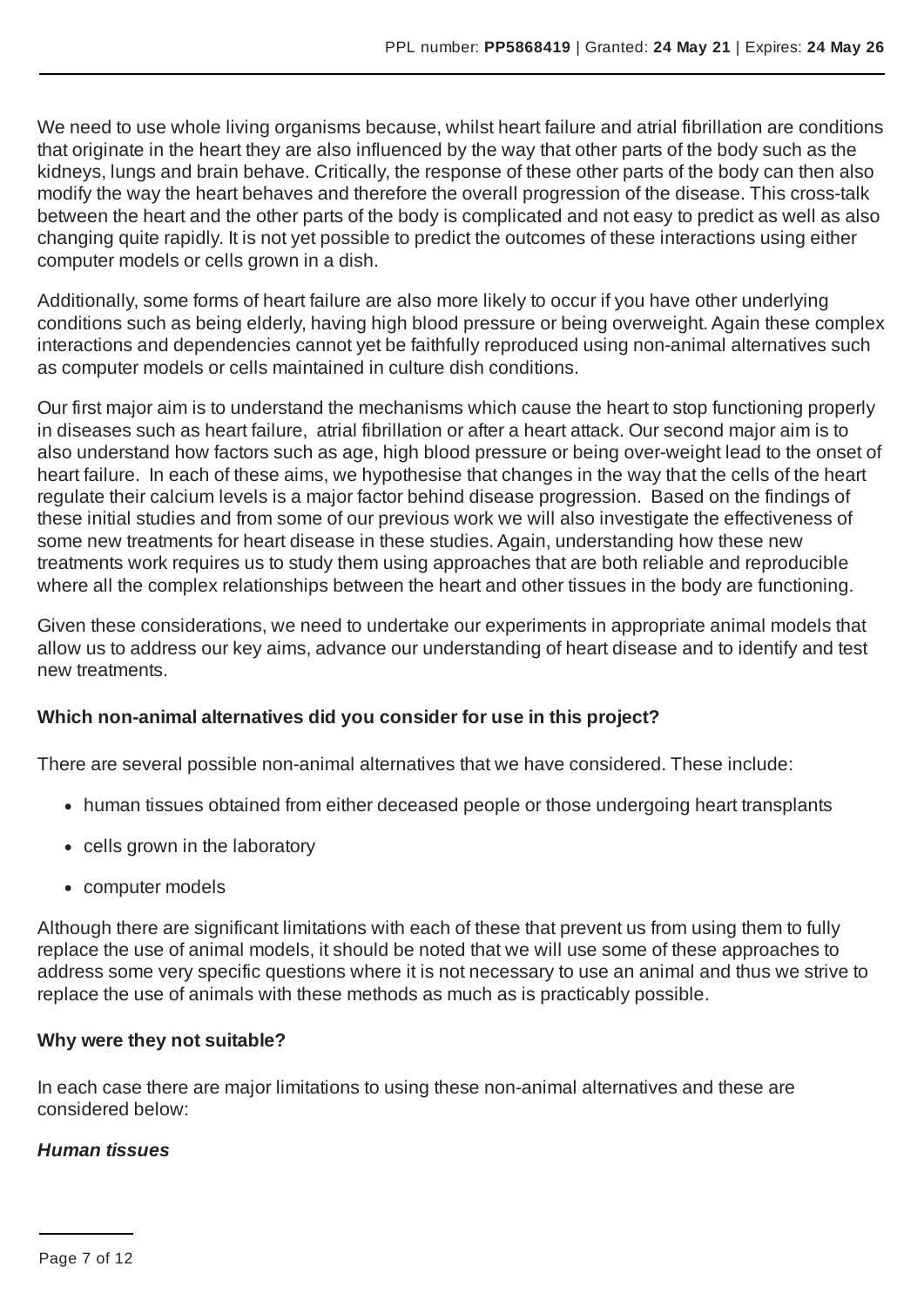These would mainly be available from hearts removed from patients undergoing heart transplant operations or donor hearts that were not considered suitable for use in the transplant programme. The main issues with using human tissues are:

- Lack of availability There is a major need for more donor hearts to match the number of patients on the transplant list. This means that, particularly healthy human hearts, are very rare and secondly there is a limited number of diseased hearts for use. If we had to rely on these then we would be very unlikely to be able to complete more than a small fraction of our proposed studies.
- Variability A major concern in using human hearts is that they are being taken from a very diverse population. For example, important factors such as age, obesity, blood pressure and medical treatments they are taking are highly varied and thus difficult to control for in our experiments. This is a significant concern which both limits our ability to draw firm conclusions and our ability to perform reproducible and reliable experiments that others can follow and work from.

*Cells grown in the laboratory* - There are several types of cells that could be used including those that were originally obtained from animal hearts or stem cells that have been treated to behave like heart cells. In each case there are number of major limitations to using these cells to answer our questions and prevent us from achieving our aims. The major limitations are:

- Cells grown in a dish are normally of a single type, for example HL-1 cells. This does not even remotely reflect the situation in the heart where lots of different cell types co-exist and interact with one another.
- Cells grown in a dish, even stem cells that have been treated to behave like heart cells, lack the structure of a normal heart cell. This is important because many key processes in the cells of the heart occur precisely because of the structure of the cell. If this structure is not reflected by the cells in a dish then it is unlikely that the response of the cells to a treatment will be the same as would occur in the heart.

*Computer models* - Whilst these are improving all the time:

- They still lack the ability to accurately reproduce what is happening in the heart.
- Computer models cannot reproduce the complex interactions that occur in disease between the heart and other organs
- Given these interactions between the different cells in the heart and the heart and other tissues, computer models lack the ability to accurately predict how new drugs may work in the intact animal (or human)

# **Reduction**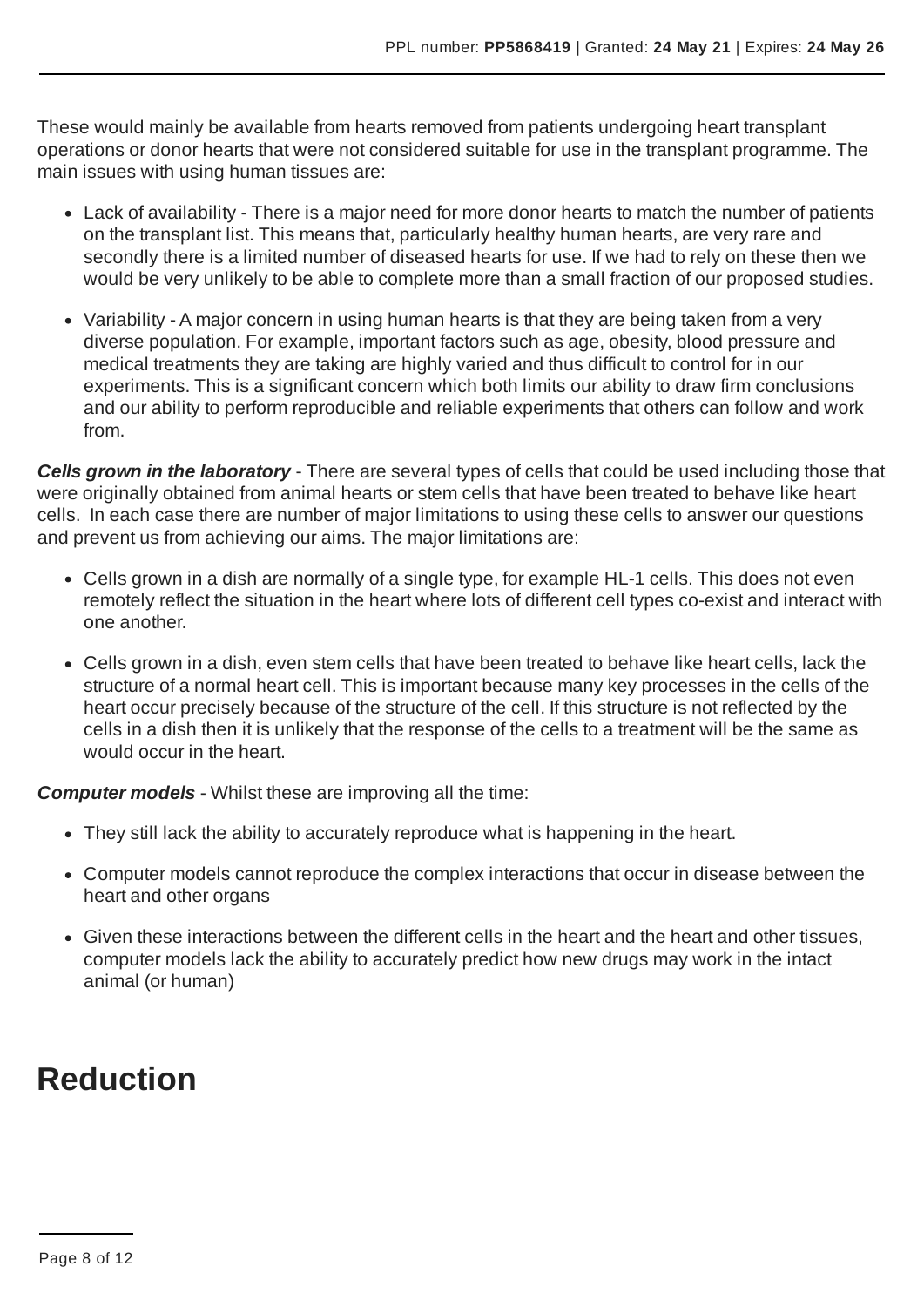**Explain how the numbers of animals for this project were determined. Describe steps that have been taken to reduce animal numbers, and principles used to design studies. Describe practices that are used throughout the project to minimise numbers consistent with scientific objectives, if any. These may include e.g. pilot studies, computer modelling, sharing of tissue and reuse.**

#### **How have you estimated the numbers of animals you will use?**

At each stage of the programme of work we will estimate the number of animals that are required to complete the set of experiments before the series of experiments are started.

To calculate these numbers we use information from our own earlier experiments or those that have been published in the scientific literature or a combination of both of these to determine how variable this information tends to be. From this variability we can use statistical tests to determine how many samples are needed to detect differences between groups of animals.

#### **What steps did you take during the experimental design phase to reduce the number of animals being used in this project?**

We have, and our intention is to continue to, consulted with an external statistical advisor who is independent of this programme of work in order to minimise the numbers of animals that are required to address our experimental aims. We also utilise this advice in parallel with information that we have obtained as part of our consideration of key aspects of reproducibility in research as part of our regular laboratory meetings between the various groups that make use of animals in this programme of work. Tools such as the NC3Rs experimental design assistant are a useful adjunct to these processes and help guide considerations around the allocation of animals to groups.

All of the principal investigators leading their own groups which utilise the animal models in this programme of work are also members of different journal editorial boards and regular reviewers for major UK and international scientific funding agencies.As part of these roles, we are always asked to consider experimental design which reinforces our own thinking when planning our experiments.

### **What measures, apart from good experimental design, will you use to optimise the number of animals you plan to use in your project?**

For the work involving sheep there is no need to consider efficient in house breeding as animals are purchased from external suppliers as and when they are needed to complete our experimental protocols. Where mice are used, we will aim to purchase animals rather than breed them specifically. However, where we need to breed animals we will maintain colonies as efficiently as possible and, where possible, use littermates as controls rather than separately bred animals.

In the present programme of work, we do not envisage that we will routinely be performing pilot studies. However, if at any point we do use pilot studies, these will also be considered with a view as to the most appropriate way in which they can also be used to contribute to the final experimental data in order to both inform the number of animals required and reduce animal usage.

Page 9 of 12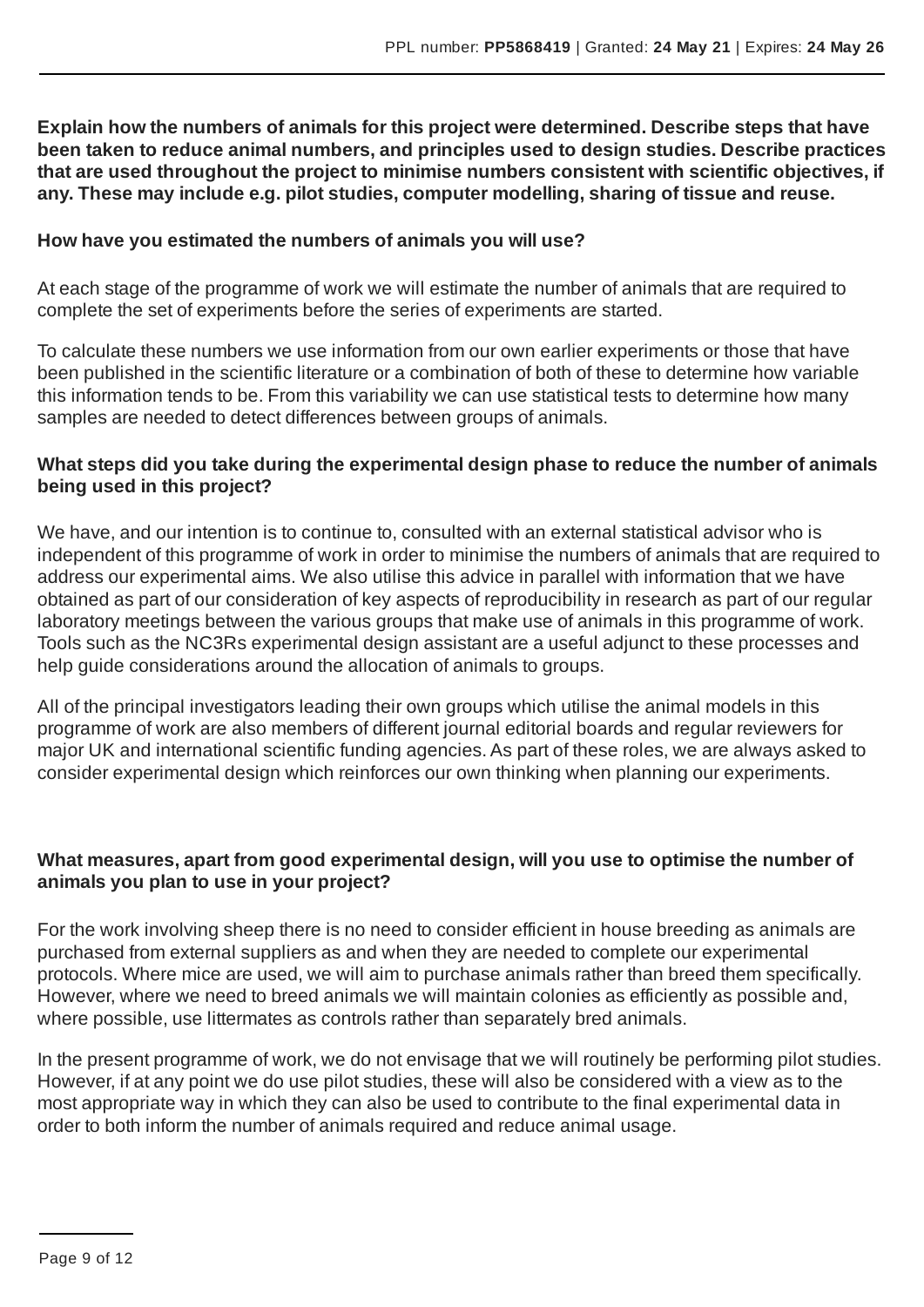The programme of work supports a number of principal investigators and their research groups. Importantly, we share a combined laboratory meeting programme and plan our experiments collectively. This enables us to ensure that when experimental animals are available, they are used by the full range of groups and we do not need to repeat a particular experiment twice for different laboratories.

Where relevant we will also use cell culture experiments or computer models to complement or even replace animal-based research. These are important considerations when we plan our experiments and will be used to, for example, validate test substances or test potential pathways prior to investigating their effect in the intact animal or disease model

# **Refinement**

**Give examples of the specific measures (e.g., increased monitoring, post-operative care, pain management, training of animals) to be taken, in relation to the procedures, to minimise welfare costs (harms) to the animals. Describe the mechanisms in place to take up emerging refinement techniques during the lifetime of the project.**

**Which animal models and methods will you use during this project? Explain why these models and methods cause the least pain, suffering, distress, or lasting harm to the animals.**

The principal animal model is the sheep which has been chosen because its cardiac function and response to interventions very closely resembles that in man.

We will use a number of models which closely resemble common cardiac diseases of man (heart failure, atrial fibrillation, myocardial infarction). All of our approaches are designed to be as minimally invasive as is possible (which would generally not be achievable in smaller species) and accurately reflect the same procedures that would be performed in patients requiring only a small skin incision to enable pacemakers to be implanted.

All personnel involved in conducting animal experiments are fully trained in the theory and technical aspects of procedures and only take responsibility for completing these procedures as lead operator once they have worked closely with and been observed by experienced operators.

We also work closely with the named personnel and animal care staff to ensure that effective postoperative monitoring is in place and any remedial actions are effectively applied with minimal delays.

# **Why can't you use animals that are less sentient?**

To deliver the most translationally relevant data from our studies and elucidate potential new treatments that are most likely to be applicable to man requires that we use appropriate animal models. To achieve this a key consideration is that potential confounding factors such as growth are removed from our experimental procedures. Another important consideration with immature animals is that their hearts are not fully developed and are structurally different to that in adults.As such, key signalling pathways which are heavily influenced by cellular architecture do not function the same way in immature animals as in adults. Thus, the translational relevance of using immature forms is a significant limitation in most of our experiments. Given these considerations, for the vast majority of our experiments, we therefore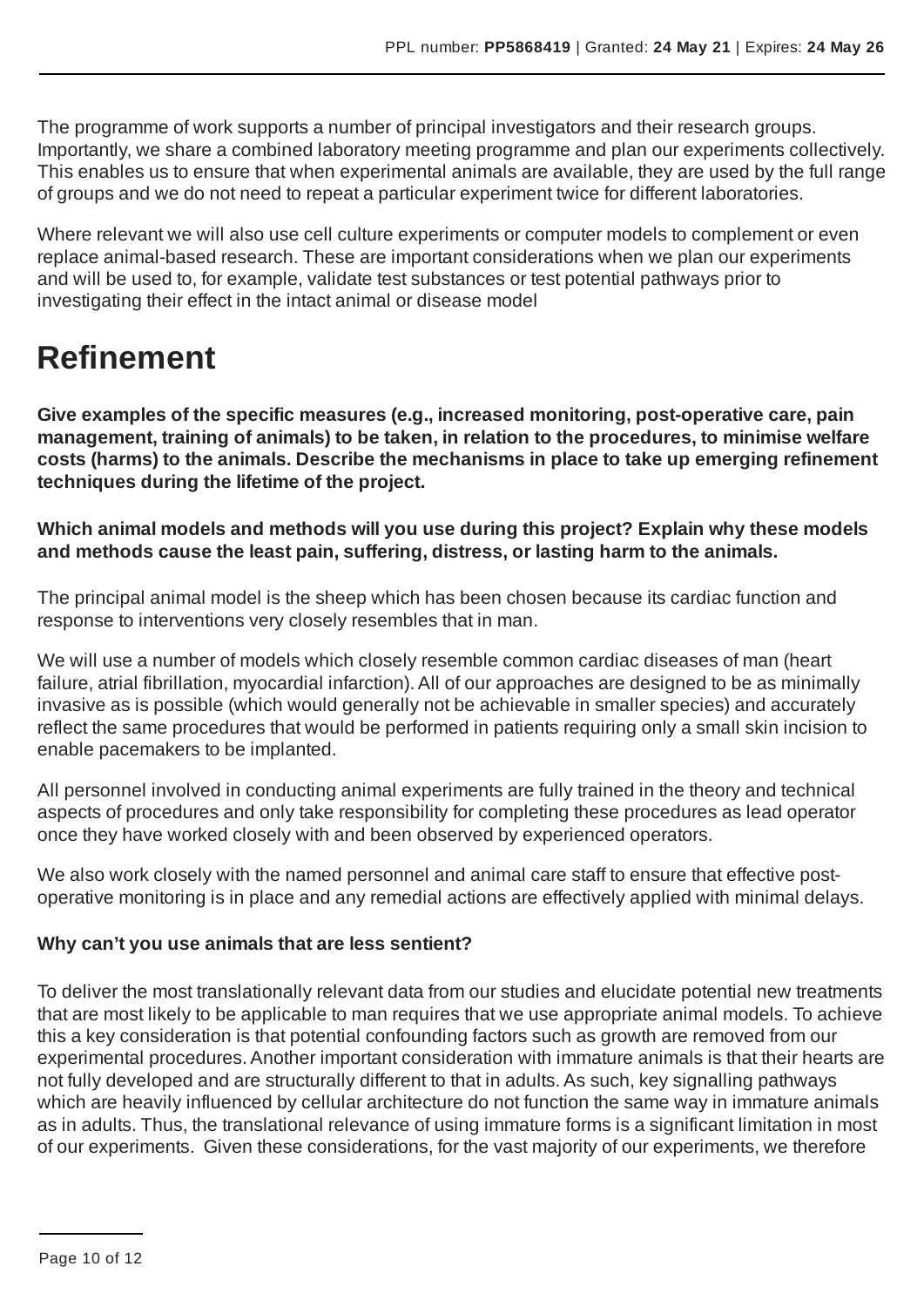use adult animals that are fully grown. Similarly, one of our experimental objectives is to understand how certain risk factors for heart failure interact; this requires that we use a model where these key factors such as ageing can be studied reliably. These considerations apply to the vast majority of our experiments; however, in some cases the lack of (e.g.) cellular ultrastructural development in immature animals is a useful tool with which we can address some very specific experimental aims.

Given these important considerations, and our aim to use minimally invasive surgical procedures requiring only a small skin incision, our preferred animal model is the sheep. Rodent models, immature life stages or (e.g.) zebrafish models are unable to address these key considerations and are in many respects fundamentally different to the human heart such that they are not appropriate to address our aims and objectives.

In many of our experiments we are using a disease model. In each case and in humans, the diseases that we are replicating takes a considerable time to develop following the initiating event. This therefore precludes us from completing all aspects of our experiments in terminally anaesthetised animals. However, we do strive to use terminal procedures where these are appropriate in order to minimise potential discomfort. Similarly, when investigating the potential value of a new treatment for disease, it is often necessary to apply this treatment over a prolonged period of many weeks to determine its effectiveness. This is therefore not achievable in terminally anaesthetised animals.

### **How will you refine the procedures you're using to minimise the welfare costs (harms) for the animals?**

Our procedures have been refined considerably through a number of years of experience. We already seek to employ as minimally invasive procedures as possible to achieve our scientific objectives. However, we also strive to incorporate new methodologies and refinements if they become available and improve outcomes for the animals.

All surgical procedures require our team to ensure animals receive appropriate post operative care and pain management and we discuss these routinely with the named officers within our animal facility.

In some protocols we do expect animals to eventually develop some clinical signs of disease. In these animals we have an enhanced monitoring programme in place to ensure welfare harm to the animal is minimised as much as is practicably possible.

Our experimental animals become habituated to the investigators presence and in some experiments this allows us to train them to come to the side of the pen for food and completion of some aspects of our studies where remote monitoring is a feature. This means that we do not always need to restrain animals to achieve the experimental data that is being sought.

Animals are housed in social groups apart from the immediate post-operative recovery period (24 - 48 hours) when they are individually housed but in pens adjacent to and in sight of their original cohort so as to minimise any potential for separation effects.

#### **What published best practice guidance will you follow to ensure experiments are conducted in the most refined way?**

Page 11 of 12